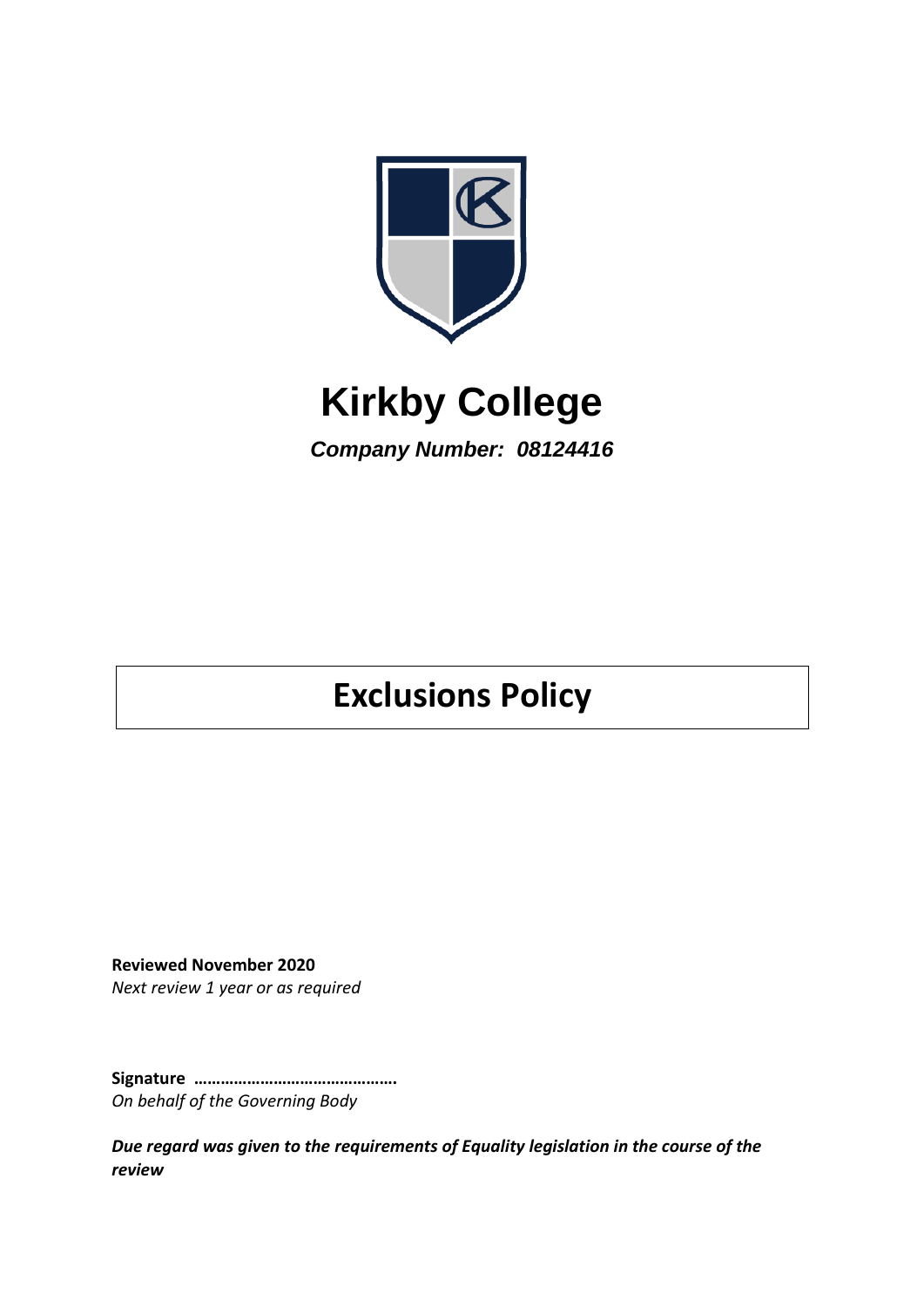|                                                                                                                                                                                                                                | $\overline{\mathbf{3}}$ |
|--------------------------------------------------------------------------------------------------------------------------------------------------------------------------------------------------------------------------------|-------------------------|
| 2. Grounds for exclusion 3                                                                                                                                                                                                     |                         |
|                                                                                                                                                                                                                                |                         |
|                                                                                                                                                                                                                                |                         |
|                                                                                                                                                                                                                                |                         |
| 6. Reviewing an exclusion 17 and 200 million 200 million 200 million 200 million 200 million 200 million 200 million 200 million 200 million 200 million 200 million 200 million 200 million 200 million 200 million 200 milli |                         |
|                                                                                                                                                                                                                                |                         |
|                                                                                                                                                                                                                                | 9                       |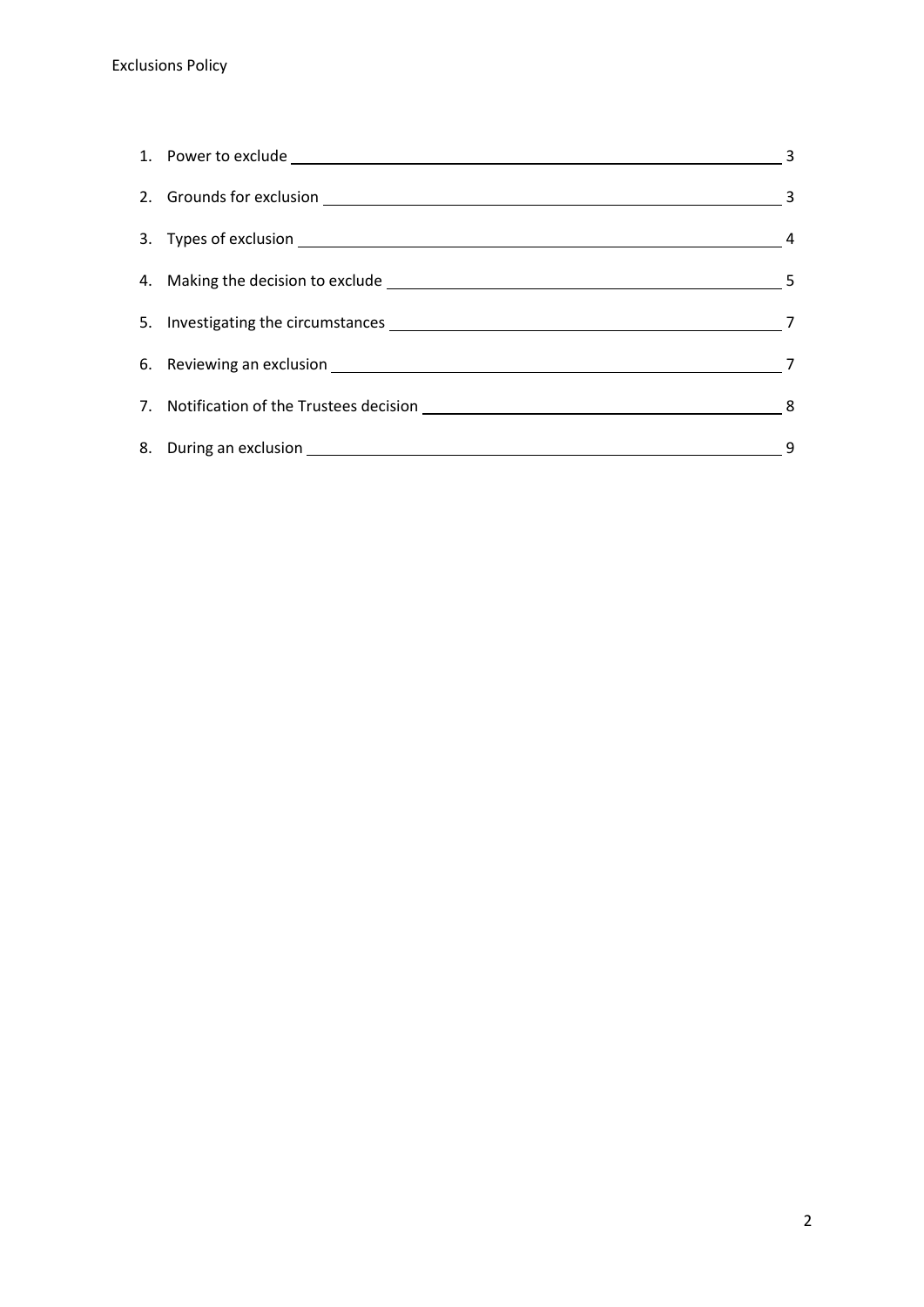## **1 Power to exclude**

The Headtacher is the only member of staff within the academy who can exclude a pupil, either permanently or for a fixed term. In the absence of the Headtacher, the Deputy Headteacher can make this decision.

The Trustees can review the Headtacher's decision and consider representations from parents of excluded pupils. They may direct the reinstatement of an excluded pupil, or uphold an exclusion after a review, but they cannot exclude a pupil themselves. For more information on the Trustees's role in exclusions, see section 5.

In making decisions on exclusions, the Headtacher and Trustees must have regard to the statutory guidance issued by the Department for Education on exclusions.

## **2 Grounds for exclusion**

Any exclusion, whether fixed term or permanent, will flow from a breach or breaches of the behaviour policy. In accordance with DfE guidance on exclusions, a permanent exclusion may only be imposed in response to a serious breach or persistent breaches of the behaviour policy and where allowing the pupil to remain in the academy would seriously harm the education and/or welfare of the pupil or others in the academy community.

In line with the Academy behaviour policy, the following actions are examples of unacceptable behaviour which may result in permanent or fixed-term exclusions:

- verbal abuse to staff and others
- verbal abuse to pupils
- physical abuse to/attack on staff
- physical abuse to/attack on pupils
- indecent behaviour 4
- damage to property
- misuse of illegal drugs
- misuse of other substances
- theft
- serious actual or threatened violence against another pupil or a member of staff
- sexual abuse or assault
- supplying an illegal drug
- carrying an offensive weapon
- arson
- unacceptable behaviour which has previously been reported, and for which academy sanctions and other interventions have not been successful in modifying the pupil's behaviour.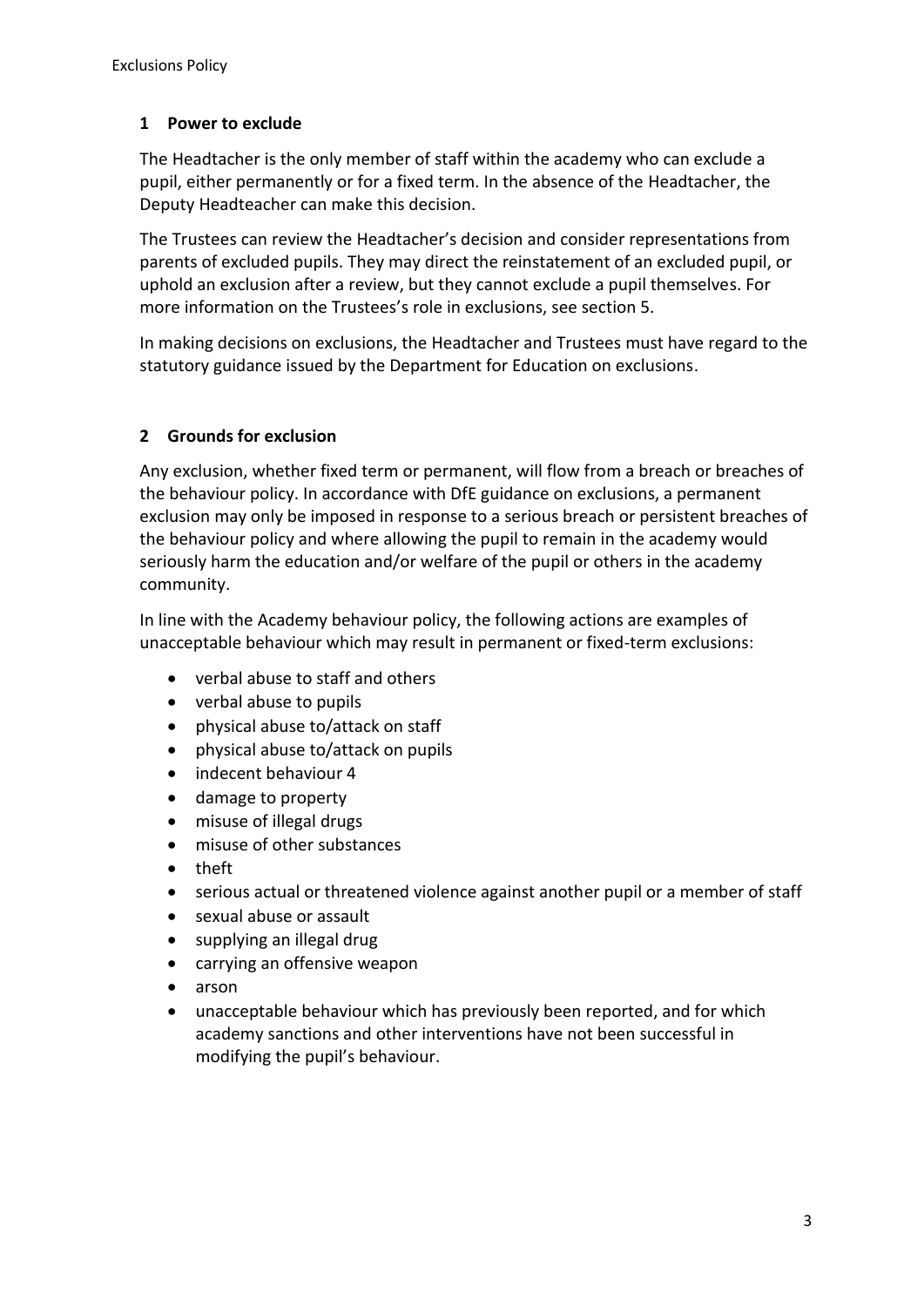## **3 Types of exclusion**

#### 3.1 Permanent exclusion

Permanent exclusion is an extremely serious sanction, and a step taken by the academy only as a last resort. In most cases, permanent exclusion will be used only after various alternative strategies have been tried to improve behaviour but have been unsuccessful. There are, however, some situations in which permanent exclusion on the first offence is the only option. These may include:

- serious, actual, or threatened violence against another pupil or a member of staff
- sexual abuse or assault
- supplying an illegal drug
- carrying an offensive weapon
- arson.

The list is not exhaustive but provides an indication of the severity of the offence which may lead to permanent exclusion.

It may be necessary for the academy to involve the police if the offence warrants it. All permanent exclusions will be reviewed by the Trustees to ensure that the Headteacher's decision was lawful, reasonable, and fair. The Headteacher can withdraw an exclusion that has not yet been reviewed by the Trustees.

#### 3.2 Fixed-term exclusion

The length of a fixed-term exclusion will be set out by the academy at the start of the exclusion period. If a pupil is excluded for more than 45 days in one academic year, they will be permanently excluded.

A fixed-term exclusion may result from a serious breach or persistent breaches of the Academy behaviour policy. It may be a first offence or persistent disruptive behaviour that requires a tougher sanction than other sanctions available to the academy under the behaviour policy but does not warrant permanent exclusion. A permanent exclusion may follow on from a fixed term exclusion by the Headteacher if the circumstances warrant it. This will generally be in cases where further evidence comes to light during the academy's investigation. In this case, parents or carers will be notified in writing of the decision to permanently exclude the pupil, together with the reasons for doing so. During fixed-term exclusions and permanent exclusions, daytime supervision of the child is the responsibility of their parent or guardian for the first 5 days of the exclusion period. An excluded pupil has no automatic right to take a public examination or National Curriculum tests on the academy's premises. The Trustees can decide whether or not to allow the pupil to sit the tests, and this will depend on the seriousness of the reason for exclusion.

## 3.3 Lunchtime exclusion

This is a type of fixed-term exclusion and will not be used as a long-term solution to a behaviour problem. A lunchtime exclusion counts as half a day when calculating total number of days of exclusion.

The academy may decide to exclude a pupil from the academy premises during the break at lunchtime if their behaviour during this time is very disruptive or dangerous to other pupils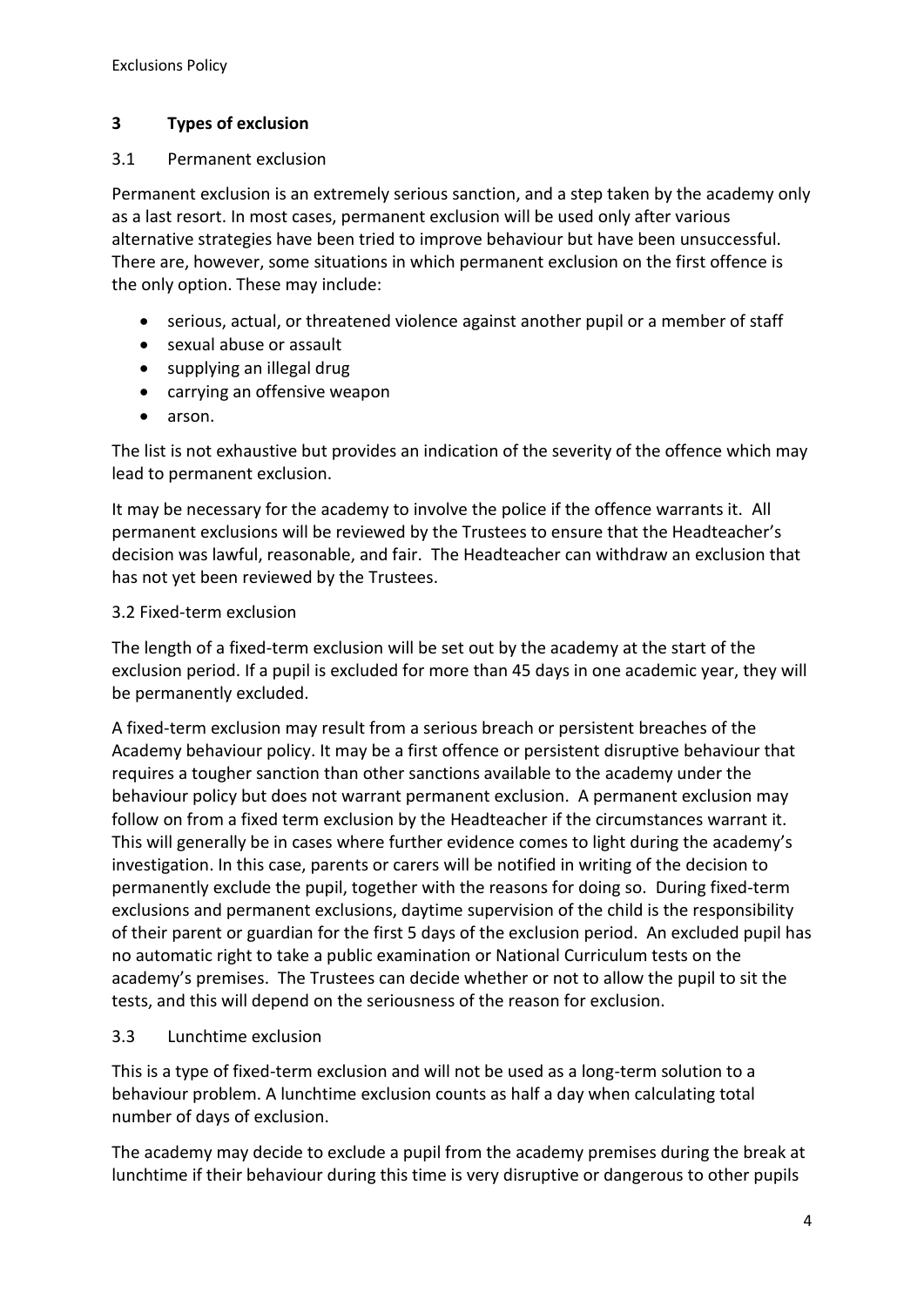and breaches the behaviour policy. Arrangements will be made for parents or carers to collect the excluded pupil and supervise them if their age or vulnerability warrants it. The academy will not normally invoke a lunchtime exclusion for any period longer than a week. If the problem persists, alternative strategies will be looked at to deal with managing the pupil's behaviour.

Pupils who are entitled to free school meals will still be given this provision over their period of lunchtime exclusion.

## **4. Making the decision to exclude**

Exclusion of any sort, for any period of time, is taken very seriously by the academy, and the decision to exclude is not taken lightly. Various alternative strategies to manage behaviour will usually be tried before exclusion, as this sanction is only used as a last resort unless the behaviour exhibited equates to a serious breach of the behaviour policy.

If it is decided that exclusion is necessary, the parents or carers of the pupil will be notified, and the circumstances surrounding the exclusion with be formally recorded.

## 4.1 Alternative behaviour management strategies

## Internal exclusion

If a pupil needs to be removed from a lesson that is in progress, or a social situation, for disruptive behaviour or to calm down, it may be necessary to place that pupil elsewhere in the academy. This may occur over break times and will be used in circumstances where it is not necessary to remove the pupil from the academy site, but separation is needed. They will be placed in another class or somewhere where appropriate support and supervision can be provided.

## Mediation

If there is a conflict between two or more pupils, a member of staff will sit down with those involved and attempt to mediate the situation through discussion. This strategy may also be used if there is a conflict between a teacher and a pupil.

#### Restorative justice

This strategy is dependent on the cooperation of all parties involved in an incident or situation and will usually be used where one person has done something to upset or harm another. It can be helpful for the offender to redress the harm that they have done and hopefully learn from their mistakes. It can also provide closure for those who have been harmed.

#### Managed move

It may be in the best interest of a pupil to have a chance of a fresh start by moving to another academy. This will only occur in consent with parents, the Local Authority, the Headteacher, and the Trustees. The new academy will be asked by the Headteacher to accept the pupil.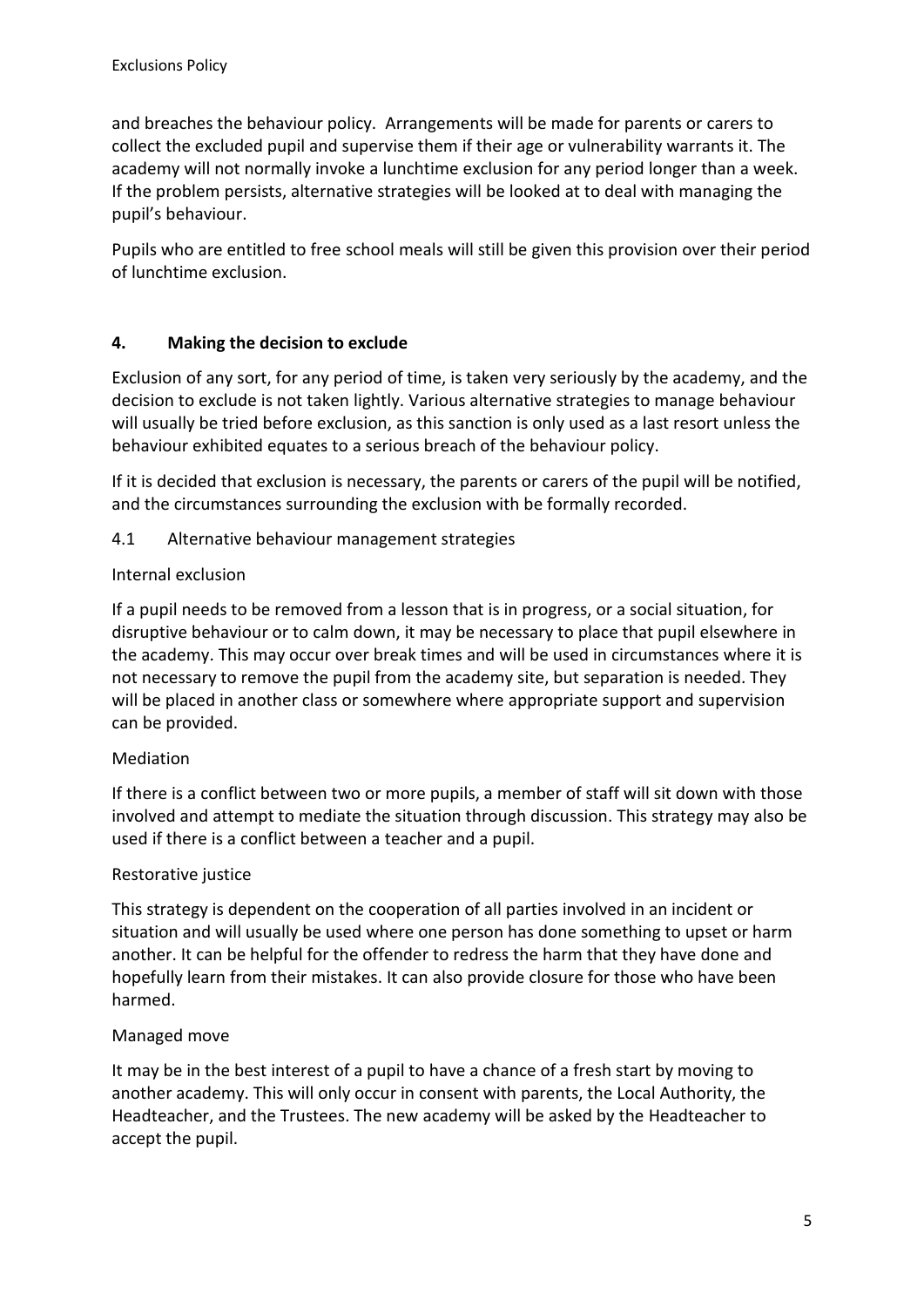Parents will not be put under any pressure to agree to a managed move, especially in fear of a permanent exclusion, and the academy will do everything it can to ensure that the transition is as smooth as possible.

## 4.2 Looked-after children and young people

Kirkby College Academy understands that looked-after children and young people may be more susceptible to having behavioural problems due to additional pressures they may face at home. We work in conjunction with all relevant childcare authorities to support lookedafter children and try every possible means of keeping them in academy. Before any decision to exclude is made, the academy will (as appropriate):

- consult the LA about alternative options to support a looked-after pupil
- consult the LA about what alternative provision will be available if the pupil is excluded
- involve the child's social worker as early as possible to help the academy avoid exclusion
- work with the foster carer to improve the pupil's behaviour

## 4.3 Pupils with special educational needs or a disability (SEND)

Our Academy's full SEN provision and commitment to inclusion is outlined in our special educational needs policy. The Academy works hard to include students who have behavioural difficulties or difficulties with elements of social interaction as part of their SEN. The Academy will try every practical alternative to exclusion but there may be some cases where it cannot be avoided.

If a permanent exclusion is made, the Headteacher will use the time between the initial decision and the Trustee's review to see whether a change of circumstances might enable the academy to withdraw the exclusion. It may be the case that more support is needed for the pupil, or that it is in the child's best interest that their SEN statement/EHC Plan be changed to name a different academy, in which case the academy will work with the LA and the child's parents or carers to make the transition as smooth as possible.

## Pupils with a disability

If a pupil with a disability is under consideration for exclusion, the Headteacher will ensure that all other possible options have been tried. To justify excluding a pupil with a disability for a reason related to their disability, there must be material and substantial reason. The erosion of order and discipline in the academy may be material and substantial justification, but only if reasonable adjustments have been made for the pupil's disability. You can find more information on reasonable adjustments in our Academy accessibility plan and our Equality Policy.

## 4.4 Ethnicity

Kirkby College Academy does not discriminate against any person and our ethos is one of inclusion, equality, and diversity. If any person feels that they have been discriminated against due to their ethnicity they may make a formal complaint to the Academy, in the first instance, following the process outlined in our complaints procedure. Where the issue arises in relation to an exclusion, the academy will deal with any concerns raised by parents through the consideration of parental representations within the exclusion framework.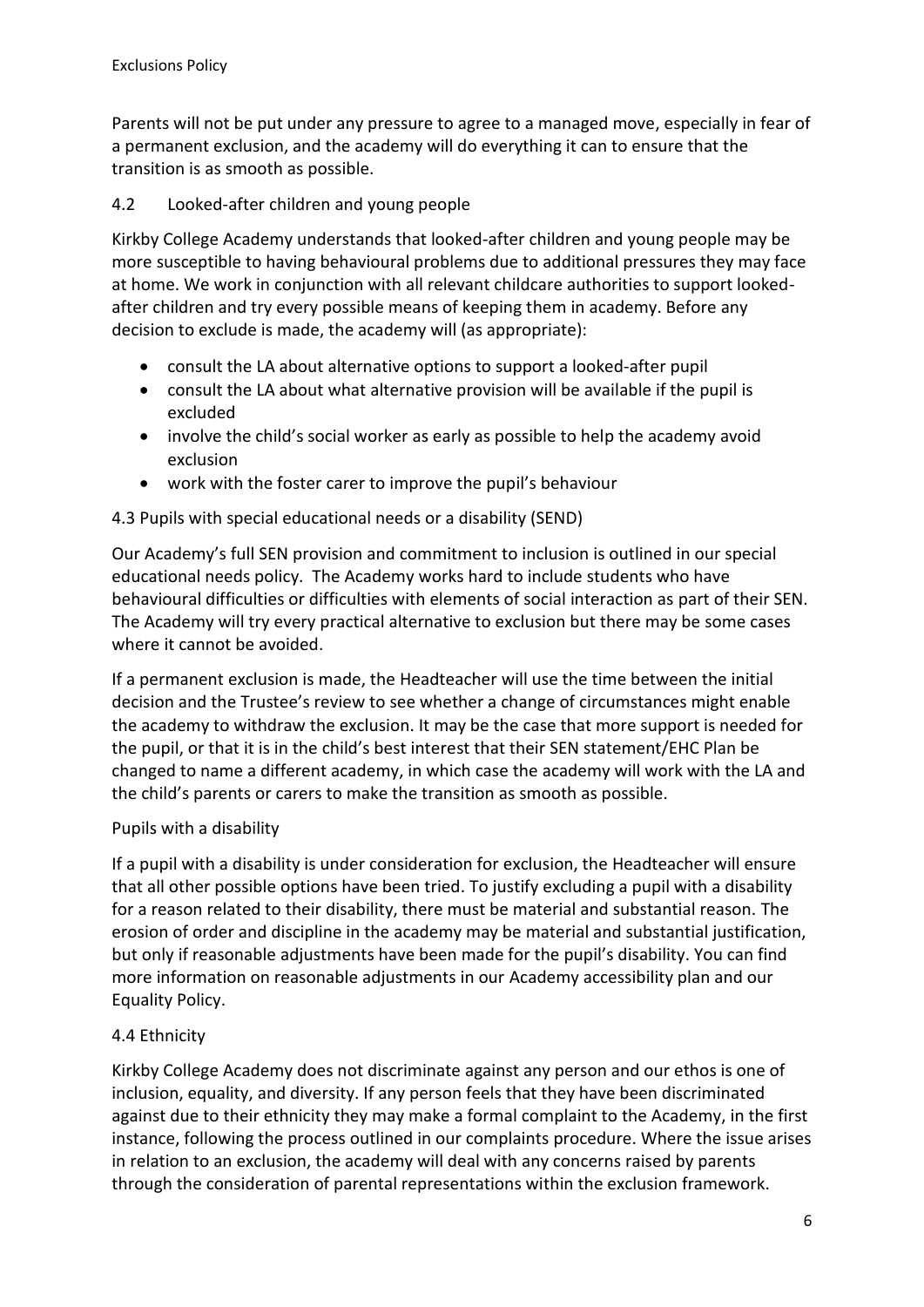## **5. Investigating the circumstances**

Disruptive behaviour or actions that may warrant discipline will always be investigated before the decision to exclude is made. Before the decision to formally exclude is made, the Headteacher will, when necessary:

- inform parents / carers that an investigation is taking place
- ensure that the academy has undertaken a thorough investigation
- consider all the evidence available
- reserve the right to internally isolate / remove the pupil from mainstream lessons until the evidence and investigation has been completed
- ensure that the pupil has access to learning whilst the investigation takes place
- encourage the pupil to give his or her version of events

and may, when appropriate:

- take into account the academy's behaviour protocols and all other relevant policies including equal opportunities policy
- find out whether the behaviour may have been provoked, for example in the case of racial or sexual harassment, or bullying
- consult other people as necessary (but not a Trustees or Member) who may later have a role in reviewing the decision)
- keep a written record of discussions, interviews and actions, and retain copies of written records made by other members of staff, ensuring that witness statements are dated and signed if possible.

## 5.1 Confidentiality

The academy will deal with all cases of exclusion and the surrounding circumstances confidentially. Information will be shared only with those who need to know it, and a breach of this may result in disciplinary action.

## 5.2 Recording and notifying the decision to exclude

All exclusions will be formally recorded and the Headteacher will contact the parents or carers of the pupil immediately once the decision has been made to exclude, specifying why this action has been taken and the length of time that it will last. If the pupil is over 18, they will be notified directly. The decision will be confirmed in writing. The Headteacher will notify the Trustees within one day of 9 the decision to exclude being made where the exclusion is permanent or is a fixed term exclusion which results in the pupil being excluded for a period of more than 5 academy days in a term or where the exclusion will result in the pupil missing a public examination or national curriculum test.

## **6. Reviewing an exclusion**

The Trustees will review fixed-term exclusions of any length on request by parents who feel that the sanction is unjustified. A meeting will not always be required. They will automatically review all cases of permanent exclusion, as well as any fixed-term exclusions that would lead to a pupil being excluded for 16 days or more of an academy term or missing a public exam. The Trustees will look at the evidence and the records leading up to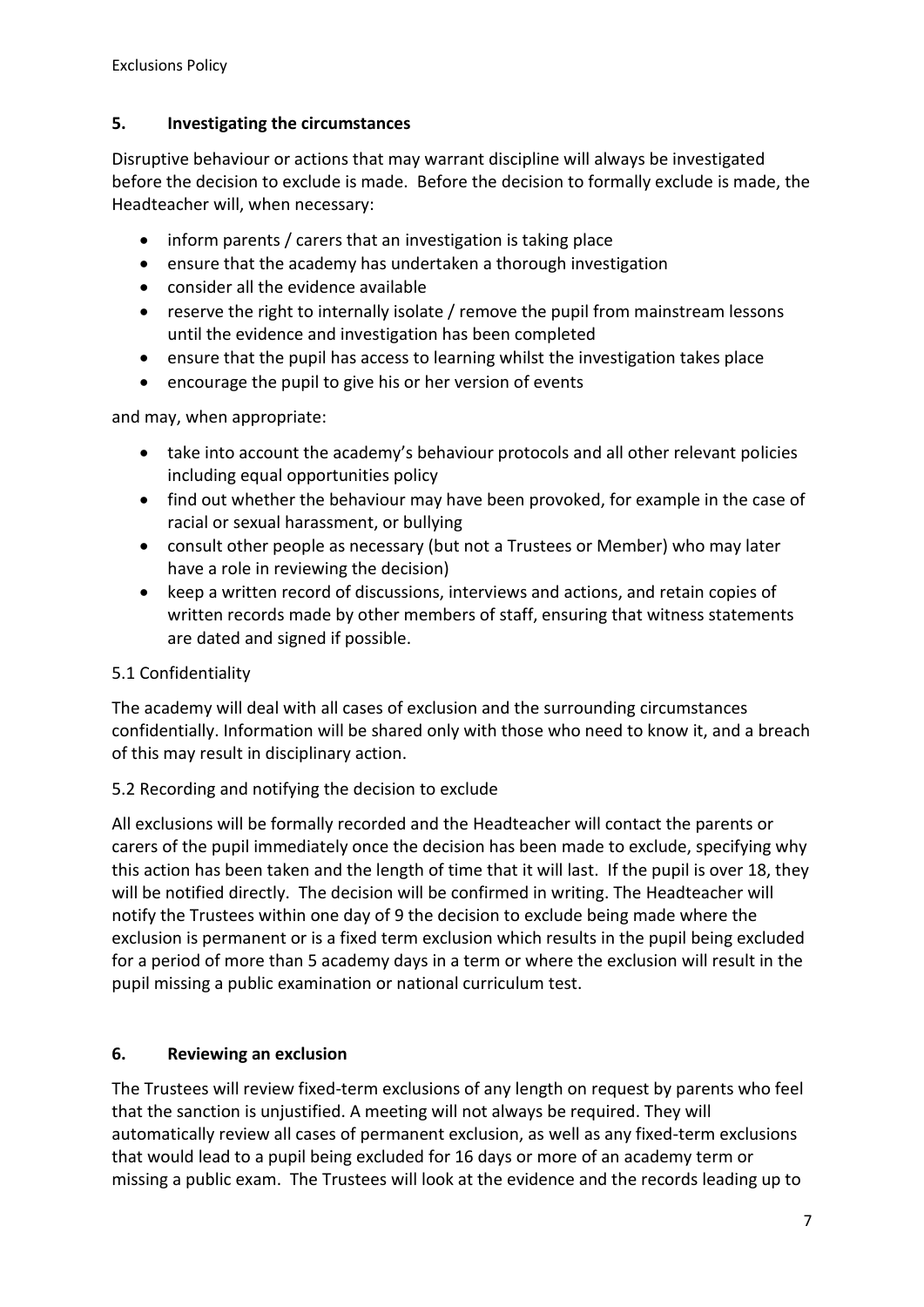the exclusion and decide whether, in light of the evidence and his/her legal duties, the Headteacher has made a lawful, reasonable and fair decision.

The review hearing will be minuted.

Parents who want a review of the exclusion can contact the Chair of Governors. Subject to the type and length of the exclusion imposed by the Headteacher, parents will be invited to a review meeting and are entitled to bring a friend or legal representative with them. Parents will be asked to provide the Trustees with any written statements or evidence that they might have relating to the exclusion prior to the review meeting so that these can be circulated. There will be an opportunity during the meeting for parents to ask questions of the other parties.

The pupil concerned is encouraged to attend if they are able to fully understand the proceedings. Kirkby College Academy believes that pupils should be encouraged to take part in the review process and feel that they are listened to. This will hopefully increase the chance of a positive behaviour pattern emerging in the future. Contact details of the Chair of Governors are available on the academy website.

## **7. Notification of the Trustees' decision**

Parents will be notified of the outcome of the Trustees review meeting in writing. This letter will also outline how parents can request a review by the independent review panel if they are unhappy with the outcome of the Trustees review. The outcome of the Trustees meeting will be one of the following:

## **Upholding the exclusion**

If the Trustees finds that the exclusion decision was lawful, reasonable, and fair, they will uphold the decision to 10 exclude. In this case, a letter will be sent to the parent or carer of the child outlining:

- the decision
- the reason for the decision
- the parent's right to request an independent review panel
- the name and contact details of the person to whom to send the request
- the date by which the request and the reasons for it should be given
- that the notice of appeal must set out the reasons for the request
- the right to an SEN expert to attend the independent review panel
- the right to have a representative at the independent review panel at the parents' own expense
- that allegations of disability discrimination may also be pursued to the First Tier Tribunal (SEND Tribunal)
- that a claim to the county court can be made for other forms of discrimination.

## Reinstating the pupil

If the Trustees decides that the decision to exclude was not lawful, reasonable or fair in light of the evidence and the duties of the Headteacher, the Trustees must reinstate the pupil immediately or by a given date. If the latter option is chosen support will be given to ensure